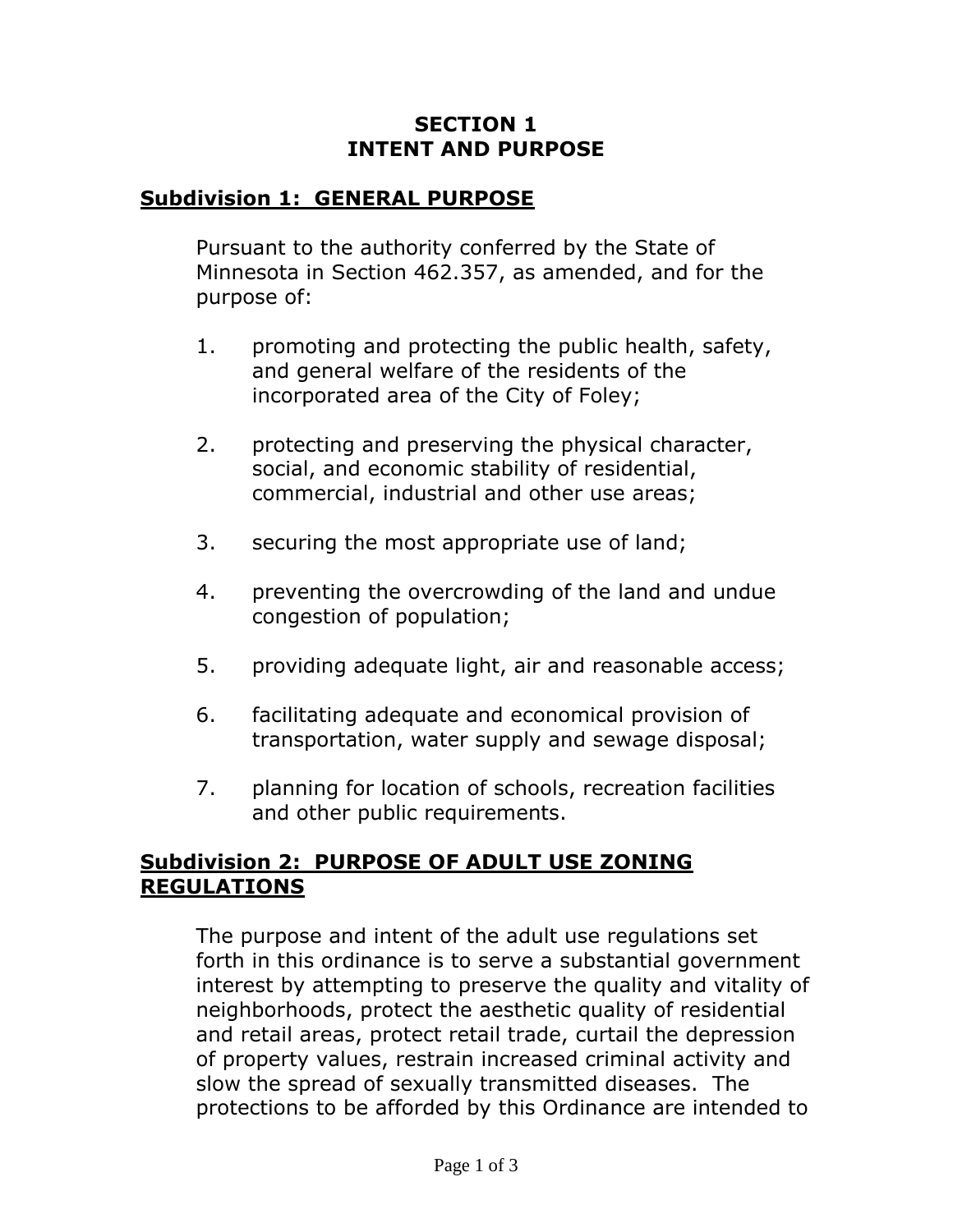protect not only currently developed property, but also future development, which is planned within the City.

Adult Use Establishments, as defined by the Zoning Ordinance, because of their very nature, are recognized as having serious objectionable operational characteristics that have a deleterious effect upon the use and enjoyment of adjacent areas. These secondary effects are especially evident where such uses are concentrated. The secondary effects associated with adult uses include an increased level of criminal activity, increased risk of exposure to sexually transmitted diseases, depression of property values and a significant change in the character of surrounding neighborhoods.

However, it is recognized that such regulations cannot de facto approach prohibition. Otherwise, a protected form of expression would vanish. The adult use regulations set forth in the Zoning Ordinance represent a balancing of competing interests: reduction of objectionable secondary effects through the regulation of adult uses versus the protected rights of the owners, operators, performers and patrons of those adult use establishments.

One of the ordinance's objectives is to disperse the adult uses through separation requirements from other adult uses and from other significantly incompatible uses. The ordinance allows adult uses only in I-2 Planned Industrial Park Districts in the City; therefore, areas where adult uses will be permitted are located to provide opportunity for sites with good visibility and access to major streets, roads and highways. In addition, Benton County has provided numerous locations outside of the city that are available for such uses and which provide good visibility and access to major roads and highways.

## **Subdivision 3: ZONING ORDINANCE SCOPE**

This Ordinance which shall be known and cited as the Foley Zoning Ordinance, an ordinance setting minimum and maximum standards for the height and size of buildings,